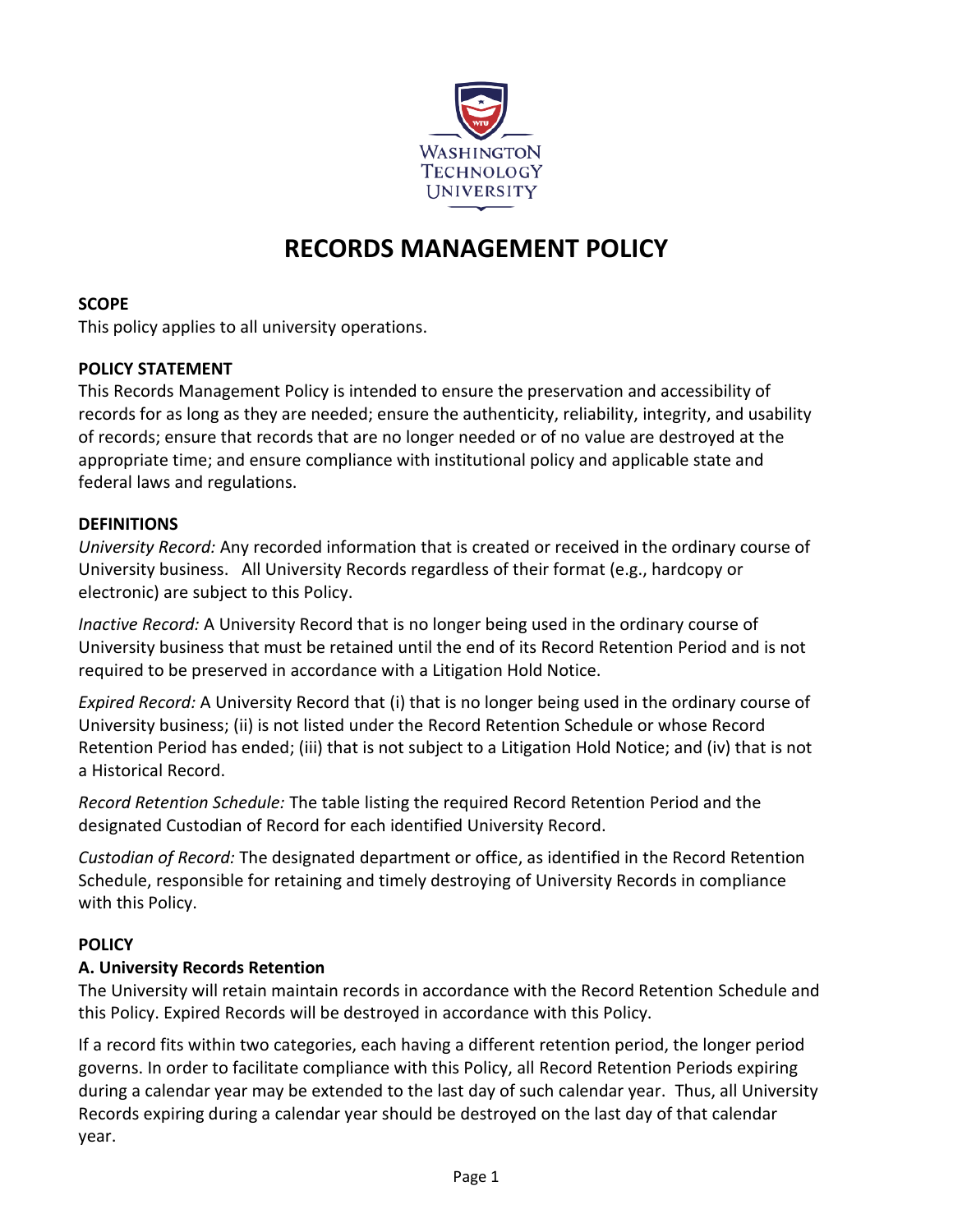#### **B. Retention Practices**

University Records must be retained by the Custodian of Record in the following manner:

- **1.** Hardcopies are to be retained in hardcopy form unless converted to electronic format in a University centrally managed system
- **2.** Electronic records, such as e-mails, pdfs, and other electronic documents that are not retained in a University centrally managed system (e.g., Microsoft Exchange, Orbund Einstein) should be printed in hard copy form in a manner that preserves their original content and form
- **3.** Electronic records stored within a University centrally managed system (e.g., Orbund Einstein, Salesforce, etc.) must comply with the requirements of this policy. The Custodian of Record is responsible for contacting and consulting with the Director of Information Technology to ensure such compliance
- **4.** Only originals of Inactive Records should be kept. All copies and drafts should be destroyed.

#### **C. Security and Confidential Information**

Many University Records contain confidential information which is protected by University policies and procedures, as well as state and federal laws and regulations including but not limited to the Family Educational Rights and Privacy Act ("FERPA"), the Health Insurance Portability and Accountability Act ("HIPAA"), the Gramm-Leach-Bliley Act, and the Fair and Accurate Credit Transactions Act of 2003. This Policy shall be implemented in a manner consistent with all such policies, procedures, laws and regulations, as those may be amended from time to time.

#### **D. Destruction of Expired Records**

If the Custodian of Record believes that an Expired Record has historical value and should be permanently retained as a Historical Record, the University Archives Department should be consulted. Otherwise, all other Expired Records must be destroyed by the Custodian of Record in the following manner:

#### **1. Hardcopy Destruction**

Expired Records in hardcopy form that do not contain confidential information should be recycled. Expired Records in hardcopy form that do contain confidential information should be shredded in a manner that renders them unreadable and that would prevent them from being reconstructed. Security of the Expired Records should be maintained until proper destruction is performed.

#### **2. Electronic Records**

E-mails and other electronic documents (e.g., Word Documents, Excel, and PDFs) should be deleted.

The Custodian of Record is responsible for contacting and consulting with the IT Office to ensure that Expired Records contained in a University centrally managed system are properly destroyed.

Devices or other media that store electronic records (e.g., USB drives, etc.) should be destroyed in a manner consistent with media sanitization methods which include disintegration, incineration, pulverization or melting. The type of sanitization required will depend on the type of device as well as the nature of the information contained in the device. Such destruction methods require trained professionals and should be conducted by authorized personnel. The IT Office and the University's designated off-site storage facility currently provide such services. Consult the IT Office or the University's designated off-site storage facility to arrange for such destruction.

#### **E. Copies of Records**

Faculty and staff that are not the designated Custodian of Record for an identified University Record are expected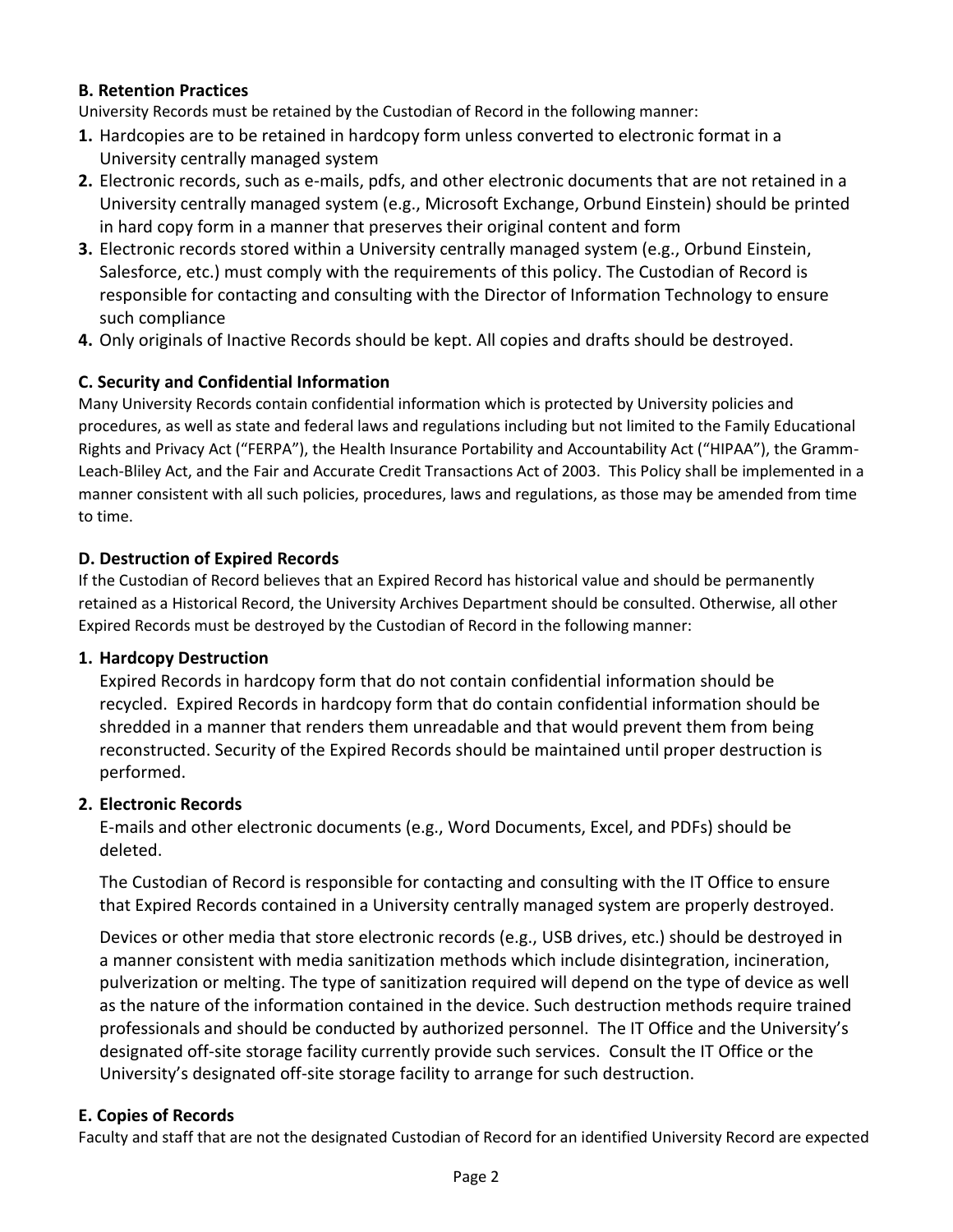to only retain copies and drafts of such University Record to the extent necessary to conduct University business. Such faculty and staff must destroy such copies/drafts once they are no longer needed to conduct University business unless subject to a Litigation Hold Notice.

#### **F. Litigation Hold Notices**

All University Records are subject to litigation discovery. If there is any reason to believe that a claim may be asserted against the University for which any University Records may be relevant, such records must not be destroyed.

#### **G. Permanent Protection of Education Records**

If the University discontinues operations, educational records will be provided to the Washington Student Achievement Council in compliance with RCW 28B.85.130 - Educational records—Permanent file—Protection, which states that "If any degree-granting institution discontinues its operation, the chief administrative officer of the institution shall file with the council the original or legible true copies of all educational records required by the council. If the council determines that any educational records are in danger of being made unavailable to the council, the council may seek a court order to protect and if necessary take possession of the records. The council shall cause to be maintained a permanent file of educational records coming into its possession."

#### **H. Record Retention Schedule**

#### **1. Governance**

| <b>Title</b>                                          | <b>Description</b>                                                                                                                                                                                                                                                              | Custodian<br>of Record | Primary<br>Retention                       | <b>Disposition</b>      |
|-------------------------------------------------------|---------------------------------------------------------------------------------------------------------------------------------------------------------------------------------------------------------------------------------------------------------------------------------|------------------------|--------------------------------------------|-------------------------|
| <b>Accreditation Working</b><br>Papers                | Materials used to create<br>accreditation reports. Does<br>not include final<br>accreditation reports or<br>review.                                                                                                                                                             | President              | 7 years after<br>accreditation<br>received | Destroy                 |
| <b>Accreditation Reporting</b>                        | Final report submitted to<br>an accrediting body by the<br>university or, in cases<br>where an academic unit<br>has additional<br>accreditation<br>requirements, by an<br>academic unit. Does not<br>include working papers or<br>materials gathered to<br>create final report. | President              | 7 years after<br>accreditation<br>received | Destroy                 |
| Program or Curriculum<br><b>Advisory Body Records</b> | Records that document<br>the role of professional or<br>other advisory groups in<br>evaluating or providing<br>feedback and direction to<br>programs and/or about<br>curriculum. May include<br>correspondence, meeting                                                         | Education<br>Director  | 6 years after<br>calendar year             | Transfer to<br>Archives |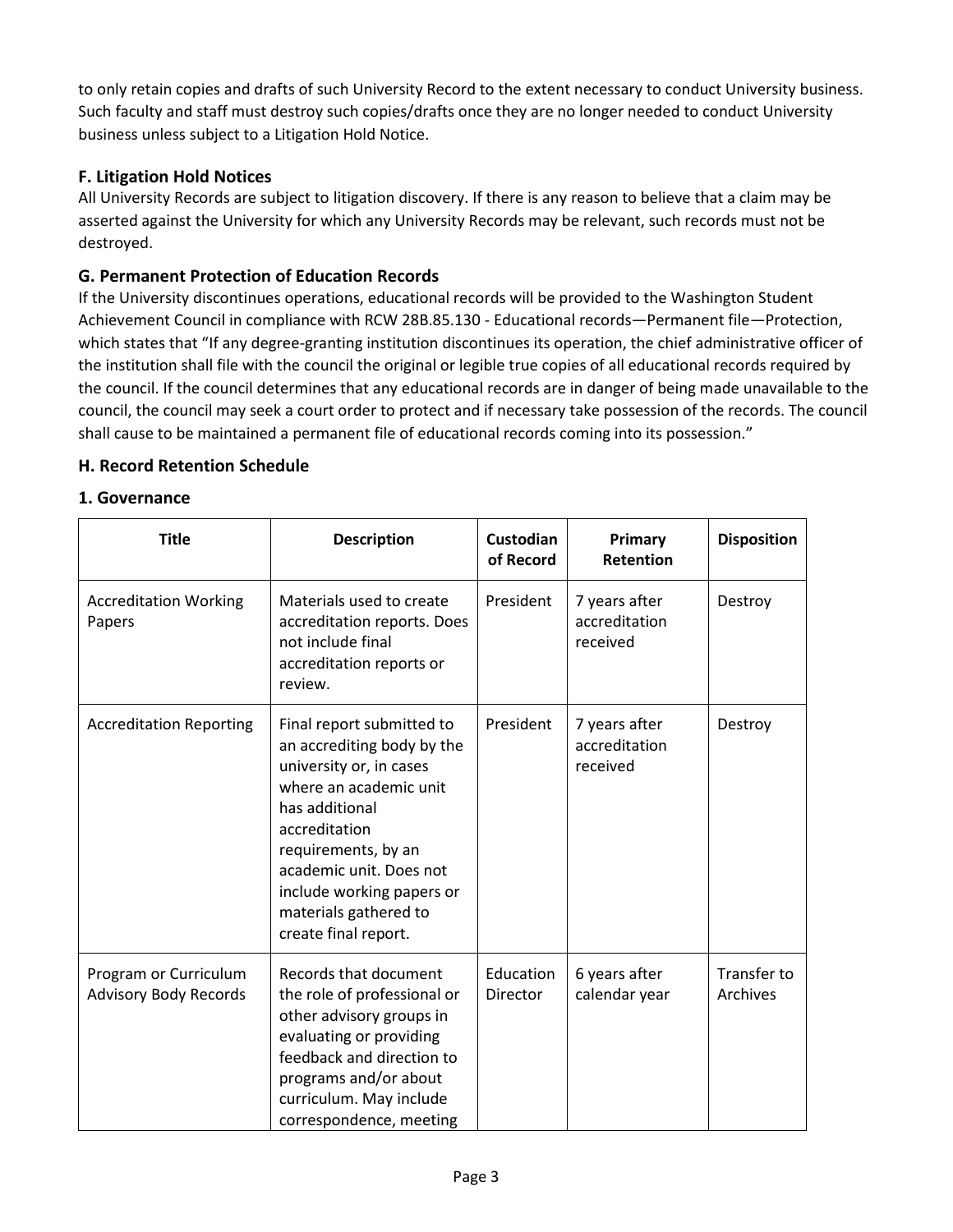|                                           | records, reports, and<br>studies.                                                                                                                                                                                                                                                                                                                                                                                                                                                                                                                                                                                                                                                                         |           |                                                 |         |
|-------------------------------------------|-----------------------------------------------------------------------------------------------------------------------------------------------------------------------------------------------------------------------------------------------------------------------------------------------------------------------------------------------------------------------------------------------------------------------------------------------------------------------------------------------------------------------------------------------------------------------------------------------------------------------------------------------------------------------------------------------------------|-----------|-------------------------------------------------|---------|
| Complaints and<br>Grievances - Exonerated | Records relating to<br>complaints and grievances<br>filed in cases of affirmative<br>action, discrimination,<br>equal opportunity<br>employment, harassment<br>issues, and academic<br>issues in which the<br>complaint/grievance<br>proved to be<br>unsubstantiated. May be<br>filed by students, job<br>applicants, the public, and<br>represented and non-<br>represented state<br>employees. May include:<br>filed complaints and<br>grievances; supporting<br>documentation; unit or<br>university responses and<br>decisions; legal actions,<br>arbitration or mediation<br>efforts; determinations<br>and appeals. Excludes<br>records covered by<br><b>Complaints and Grievances</b><br>-- Upheld | President | Retain until<br>exoneration                     | Destroy |
| Complaints and<br>Grievances - Upheld     | Records relating to<br>complaints and grievances<br>filed in cases of affirmative<br>action, discrimination,<br>equal opportunity<br>employment, harassment<br>issues, and academic<br>issues in which the<br>complaint/grievance was<br>upheld. May be filed by<br>students, job applicants,<br>the public, and<br>represented and non-<br>represented state<br>employees. May include:<br>filed complaints and<br>grievances; supporting<br>documentation; unit or<br>university responses and<br>decisions; legal actions,                                                                                                                                                                             | President | 6 years after final<br>determination of<br>case | Destroy |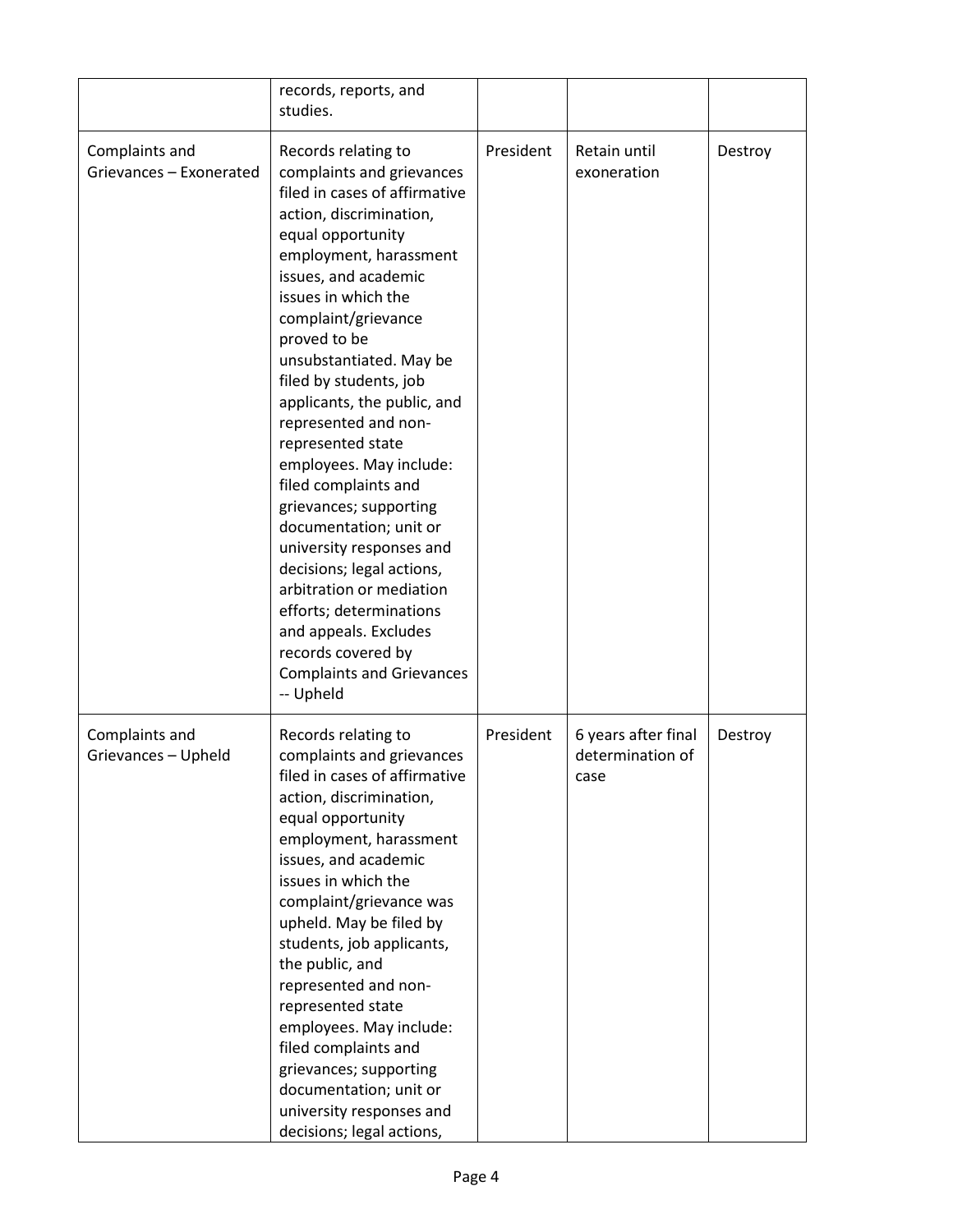|                                                                                                                | arbitration or mediation<br>efforts; determinations<br>and appeals. Excludes<br>records covered by<br><b>Complaints and Grievances</b><br>-Exonerated                                                                                                                                                                                                                                                                                                                   |           |                                        |                         |
|----------------------------------------------------------------------------------------------------------------|-------------------------------------------------------------------------------------------------------------------------------------------------------------------------------------------------------------------------------------------------------------------------------------------------------------------------------------------------------------------------------------------------------------------------------------------------------------------------|-----------|----------------------------------------|-------------------------|
| <b>Executive Administration</b><br>and Communication<br>Records                                                | <b>Records documenting</b><br>official activities and<br>communications relevant<br>to the office's executive<br>function. May include:<br>administrative<br>correspondence,<br>directives, and subject<br>files. Does not include<br>records dealing with<br>personnel management or<br>budget planning.                                                                                                                                                               | President | 2 years after<br>fiscal year           | Transfer to<br>Archives |
| Meeting Records -<br>Check-in/Stand-up<br><b>Meetings</b>                                                      | Records of check-in or<br>"stand-up" meetings<br>focused on information<br>sharing, brainstorming,<br>and planning, where no<br>formal decisions are made.<br>(Generally, these types of<br>meeting do not generate<br>records. This records series<br>does not require records<br>to be created.)                                                                                                                                                                      | N/A       | Until<br>administrative<br>need is met | Destroy                 |
| Meeting Records -<br>Governing or Policy-<br>Setting Committees,<br>Councils, Task Forces,<br>and Other Bodies | Records of policy-<br>setting committees,<br>councils, task forces, and<br>other deliberative or<br>governance bodies (other<br>than the Board of<br>Trustees, Faculty Senate,<br>and Associated Students<br>Board of Directors). May<br>apply to bodies at the<br>university, division,<br>college, or departmental<br>level. Typical records<br>include charge/statement<br>of authority, meeting<br>agendas and minutes, and<br>reports or other mandated<br>output. | President | 6 years after<br>calendar year         | Transfer to<br>Archives |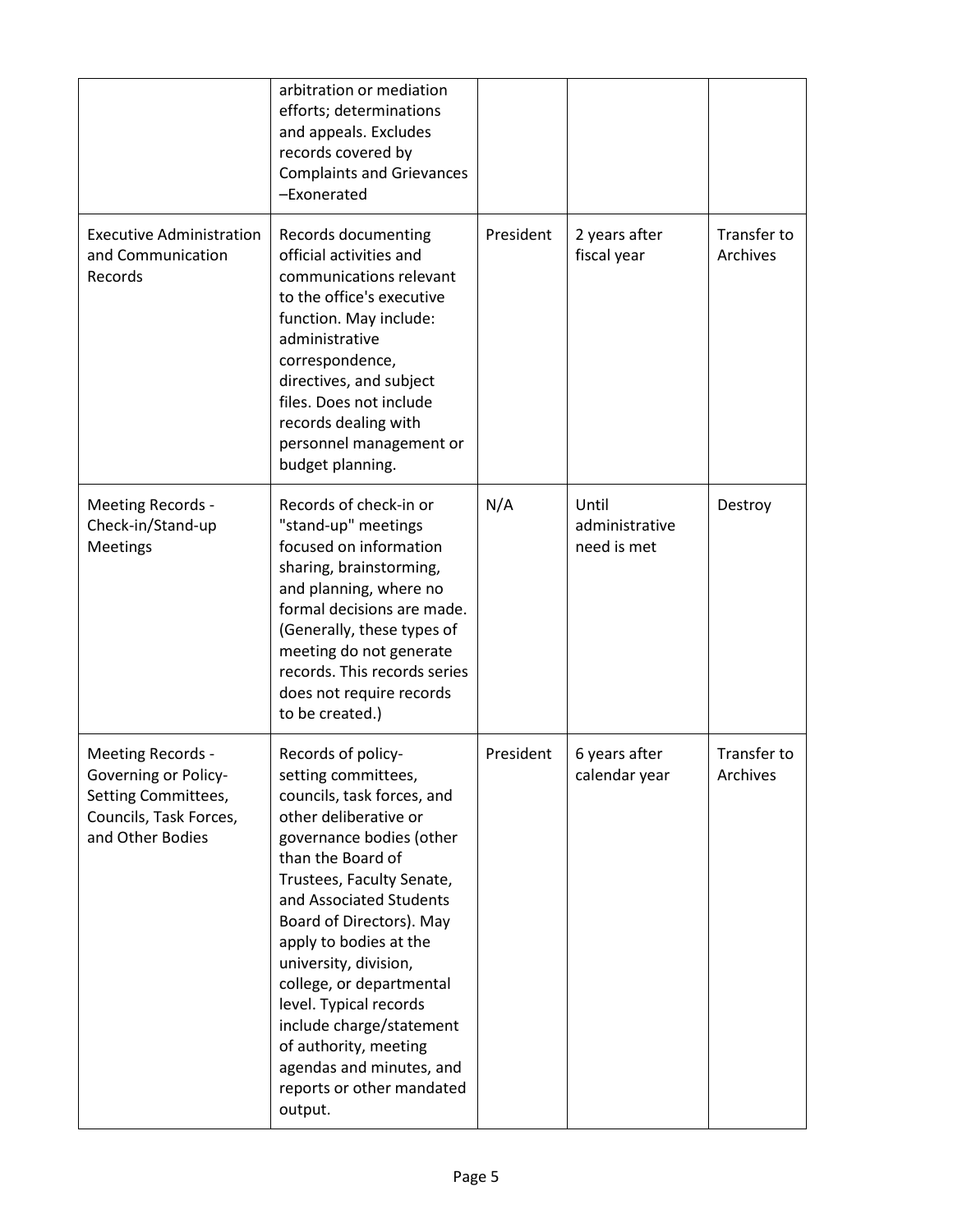|                                                                                  | Does not include records<br>of adjudicative bodies,<br>curriculum committees, or<br>records of search<br>committees, for which<br>separate schedules apply,<br>and does not apply to<br>informal, non-reporting<br>groups.                                                                                                                                                                                                                                                                                         |                       |                                                                     |                         |
|----------------------------------------------------------------------------------|--------------------------------------------------------------------------------------------------------------------------------------------------------------------------------------------------------------------------------------------------------------------------------------------------------------------------------------------------------------------------------------------------------------------------------------------------------------------------------------------------------------------|-----------------------|---------------------------------------------------------------------|-------------------------|
| <b>Meeting Records - Staff</b><br>Meetings and Internal<br><b>Working Groups</b> | Records of staff meetings<br>and other internal working<br>groups that do not require<br>reporting out to other<br>bodies (and when not<br>otherwise identified on a<br>retention schedule). May<br>include agendas, meeting<br>minutes, and meeting<br>handouts.<br>Does not include records<br>of adjudicative bodies,<br>curriculum committees, or<br>records of search<br>committees, for which<br>separate schedules apply,<br>and does not apply to<br>formal, policy-setting<br>bodies.                     | President             | 2 years after<br>calendar year and<br>administrative<br>need is met | Destroy                 |
| Office/Program History<br><b>Files</b>                                           | Records documenting the<br>planning, establishment,<br>and significant<br>changes/developments of<br>a unit. May include:<br>summaries or histories of<br>the office; scrapbooks,<br>news clippings,<br>photographs, etc.,<br>documenting the history of<br>the office; organizational<br>charts and other planning<br>records documenting<br>significant changes and<br>restructures (such as office<br>mergers/splits,<br>creation/combinations of<br>divisions, major changes of<br>office functions and roles, | Education<br>Director | 6 years after<br>calendar year                                      | Transfer to<br>Archives |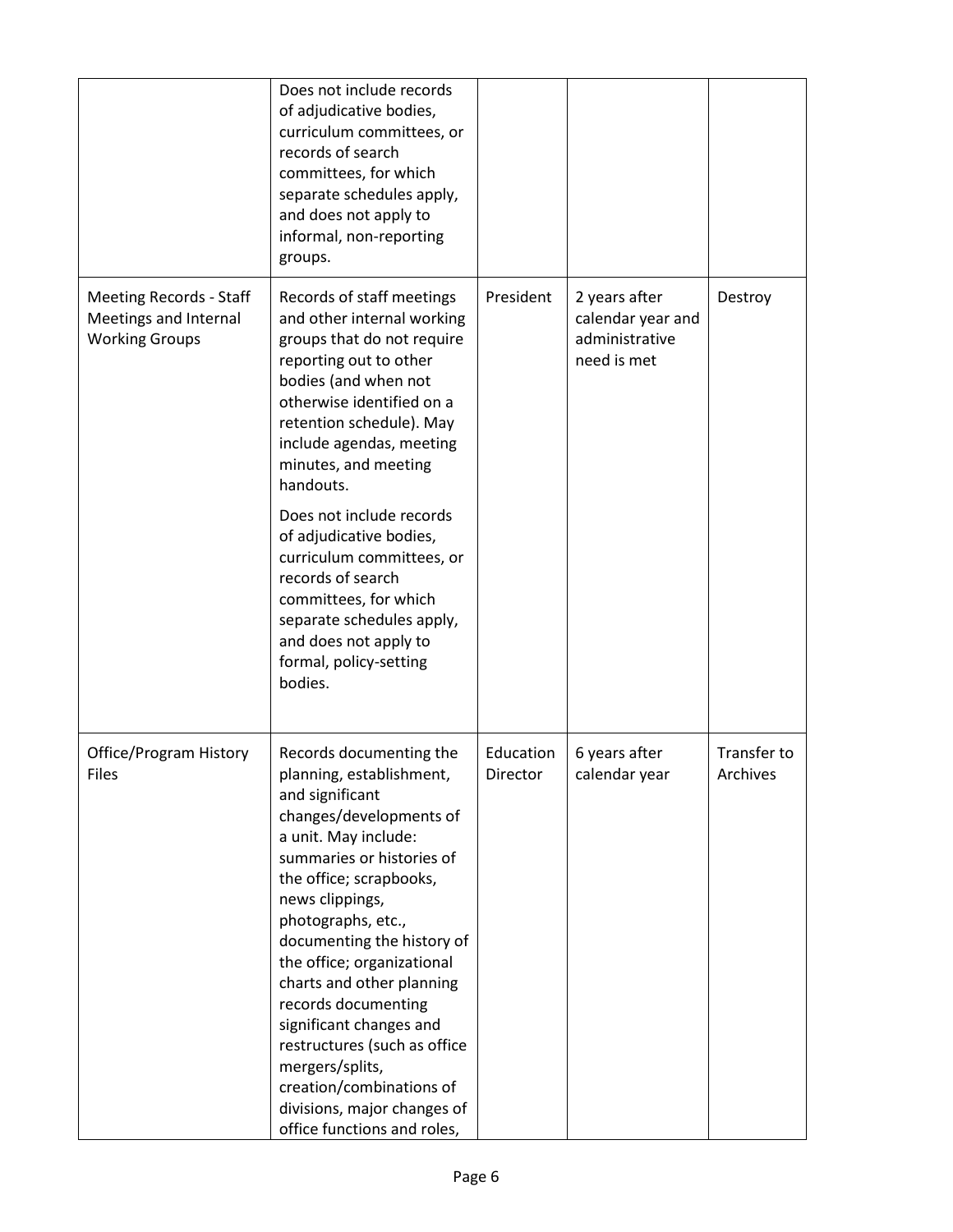|                                                              | etc.); or transitional<br>documentation prepared<br>for incoming unit heads.                                                                                                                                                                                                                                                                                                                                                                        |           |                                                   |                         |
|--------------------------------------------------------------|-----------------------------------------------------------------------------------------------------------------------------------------------------------------------------------------------------------------------------------------------------------------------------------------------------------------------------------------------------------------------------------------------------------------------------------------------------|-----------|---------------------------------------------------|-------------------------|
| Policies and Procedures -<br><b>Administrative Functions</b> | Records relating to the<br>development,<br>implementation, and<br>interpretation of the<br>policies and procedures<br>developed by sub-units of<br>the university to support<br>their internal<br>administrative functions.<br>May include: each<br>adopted/approved version<br>of policies and procedures<br>and records documenting<br>the development of<br>policies and procedures.<br>Does not include records<br>of university-wide policies. | President | 6 years after<br>superseded                       |                         |
| Strategic Plans and<br><b>Annual Reports</b>                 | Reports and plans, such as<br>strategic plans or annual<br>reports, detailing the unit's<br>goals, priorities, and<br>achievements. May apply<br>to plans/reports produced<br>at any level, from a<br>program unit to larger<br>administrative division.                                                                                                                                                                                            | President | Retain until end<br>of fiscal year                | Transfer to<br>Archives |
| <b>Studies and Final</b><br>Reports                          | Studies and reports with<br>department-, division-, or<br>university-wide relevance,<br>typically prepared in<br>response to a specific<br>charge or directive. May<br>be the work of a group or<br>individual. The extent of<br>supporting<br>documentation, (e.g.,<br>survey data or other cited<br>materials) included with<br>the final report may vary<br>according to need.                                                                   | President | 6 years after<br>conclusion of<br>study or report | Transfer to<br>Archives |
| Studies and Reports,<br>Working<br>Papers/Development        | Records relating to the<br>development of reports<br>and studies and to the<br>conducting of studies with                                                                                                                                                                                                                                                                                                                                           | President | 6 years after<br>conclusion of<br>study or report | Destroy                 |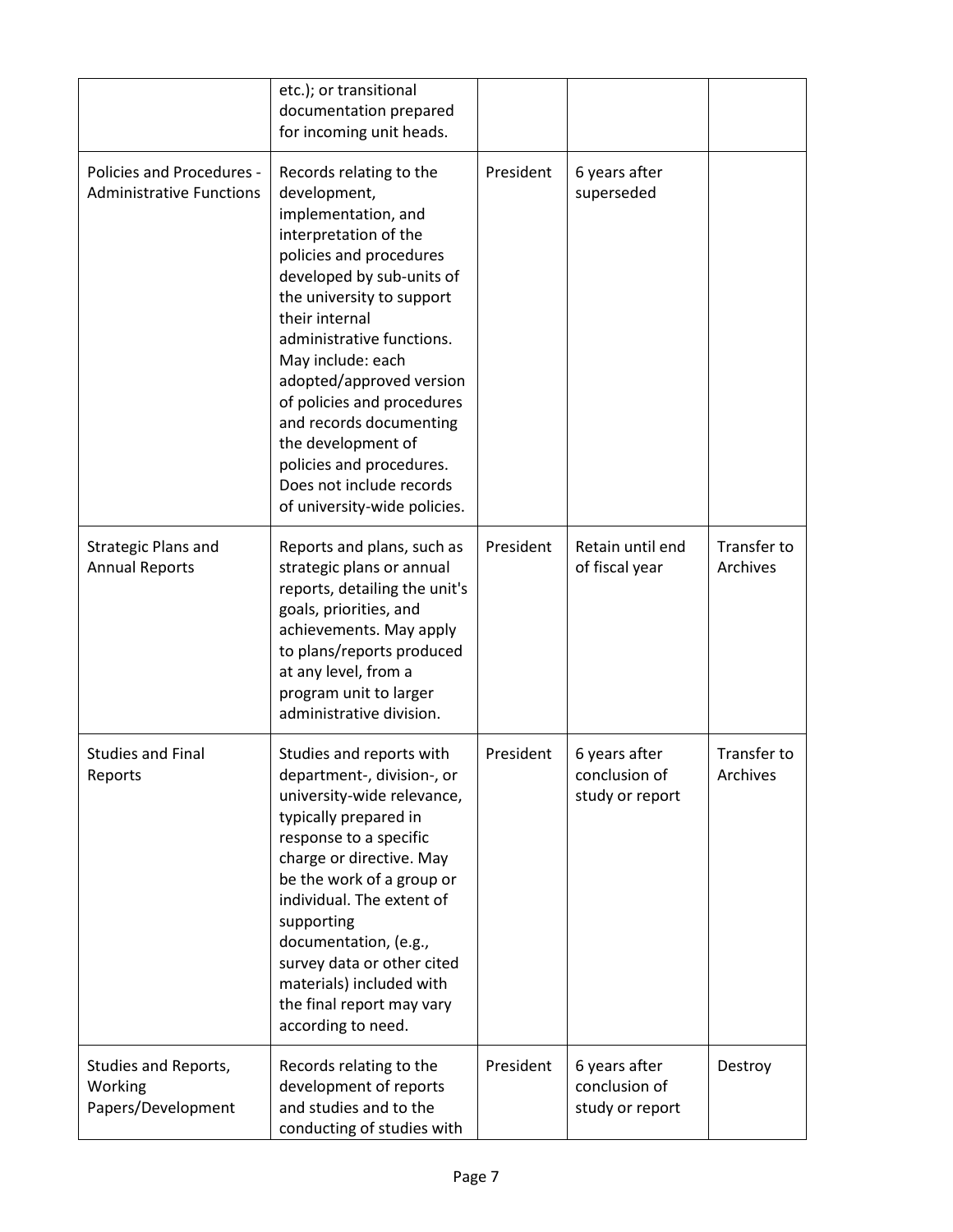|                                       | department-, division-, or<br>university- wide relevance,<br>typically prepared in<br>response to a specific<br>charge or directive. May<br>be the work of a group or<br>individual. May include<br>survey data or other<br>materials gathered and<br>used in the studies. |           |                            |         |
|---------------------------------------|----------------------------------------------------------------------------------------------------------------------------------------------------------------------------------------------------------------------------------------------------------------------------|-----------|----------------------------|---------|
| Work Instructions and<br>Desk Manuals | Routine day-to-day<br>task/work instructions,<br>desk manuals, etc. These<br>are desk level<br>interpretations of a policy<br>or procedure.                                                                                                                                | President | Retain until<br>superseded | Destroy |

#### **2. Human Resources Management**

| <b>Title</b>                      | <b>Description</b>                                                                                                                                                                                                                                                                                                                                                                         | Custodian<br>of Record | Primary<br>Retention                                                                                                    | <b>Disposition</b> |
|-----------------------------------|--------------------------------------------------------------------------------------------------------------------------------------------------------------------------------------------------------------------------------------------------------------------------------------------------------------------------------------------------------------------------------------------|------------------------|-------------------------------------------------------------------------------------------------------------------------|--------------------|
| <b>Course Evaluations</b>         | Course evaluations for<br>classes that are forwarded<br>to department chairs or<br>deans by faculty members<br>for use in formal<br>performance evaluation<br>processes.                                                                                                                                                                                                                   | Education<br>Director  | Retain until<br>completion of<br>performance<br>evaluation and<br>resolution of any<br>ongoing<br>performance<br>issues | Destroy            |
| <b>Personnel Files</b>            | Office-level personnel files<br>for faculty and staff (both<br>permanent and<br>temporary), as well as<br>volunteers. May include<br>copies of personnel action<br>forms, employee<br>information forms, or<br>payroll forms that are held<br>by Human Resources. May<br>also include items such as<br>letters of recommendation,<br>awards, or correspondence<br>that are not held by HR. | President              | 6 years after<br>separation from<br>unit                                                                                | Destroy            |
| Search and Recruitment<br>Records | Records relating to the<br>process of recruitment and<br>selection of employees.<br>May include: job                                                                                                                                                                                                                                                                                       | <b>HR</b>              | 3 years after<br>completion of                                                                                          | Destroy            |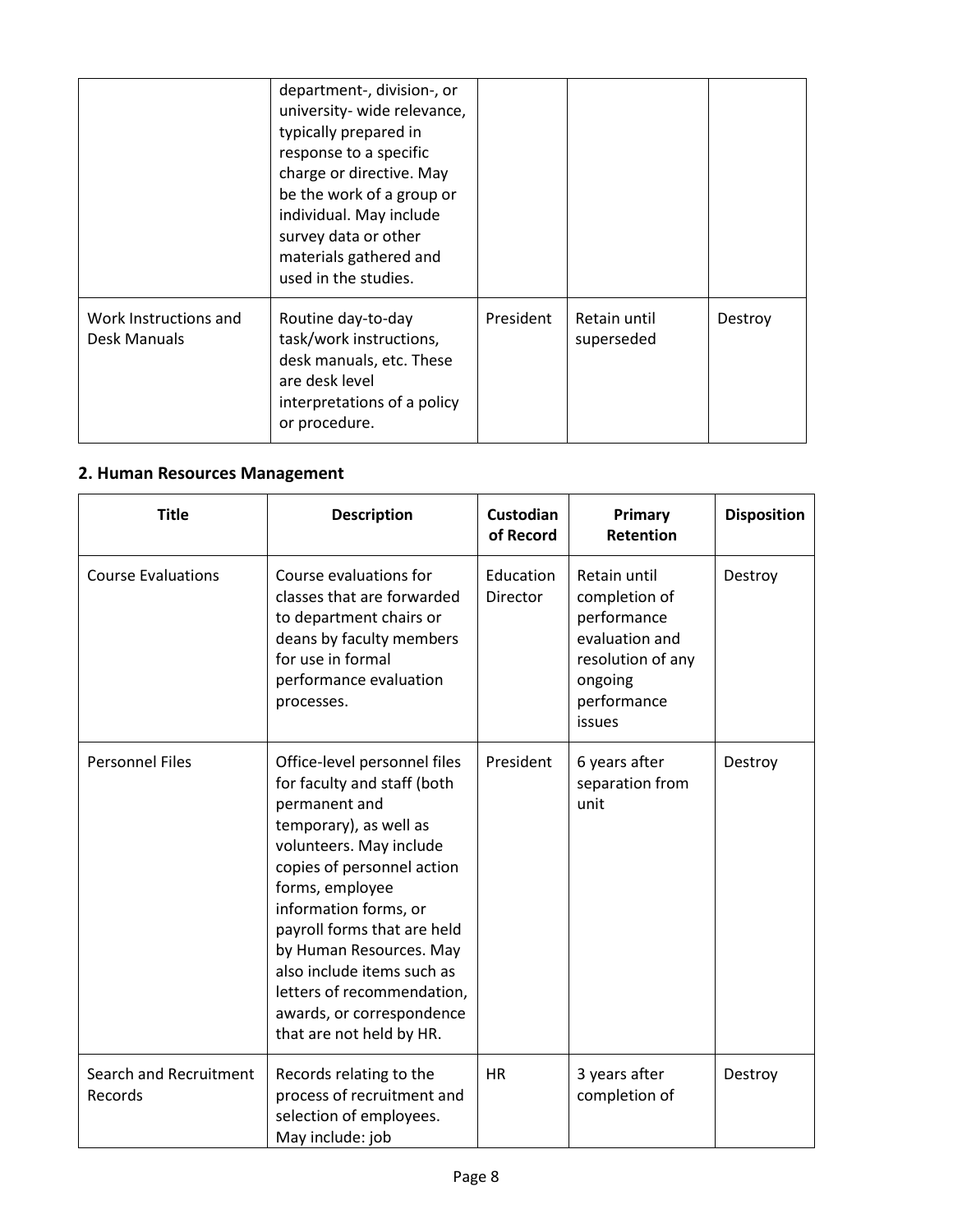|                                                         | announcements and<br>postings; job description<br>and qualifications;<br>eligibility lists for specific<br>positions; applications,<br>resumes and test results;<br>applicant profile data;<br>scoring, ranking and<br>selection criteria; interview<br>questions and evaluations;<br>background and criminal<br>history checks; reference<br>check questions and<br>answers.     |                       | recruitment/hiring<br>process              |         |
|---------------------------------------------------------|-----------------------------------------------------------------------------------------------------------------------------------------------------------------------------------------------------------------------------------------------------------------------------------------------------------------------------------------------------------------------------------|-----------------------|--------------------------------------------|---------|
| <b>Tenure and Promotion</b><br><b>Files</b>             | Includes faculty evaluations<br>of individual applicants for<br>promotion, reports, merit<br>increases, professional<br>leaves, teaching awards<br>and other faculty awards<br>and honors,<br>correspondence and other<br>materials from college<br>departments and<br>committees that provide<br>support documentation for<br>recommendations made by<br>the Education Director. | Education<br>Director | 7 years after fiscal<br>year               | Destroy |
| Training Files -<br>Individual Employee<br><b>Files</b> | Records documenting the<br>training history of<br>individual employees<br>participating in training,<br>orientations, and staff<br>development programs (if<br>not included in their<br>personnel files).                                                                                                                                                                         | <b>HR</b>             | 6 years after<br>separation from<br>agency | Destroy |

## **3. Academic**

| <b>Title</b> | <b>Description</b>                              | Custodian<br>of Record | <b>Primary Retention</b> | <b>Disposition</b> |
|--------------|-------------------------------------------------|------------------------|--------------------------|--------------------|
| Grades       | Final grade submissions in<br>electronic format | Registrar              | Permanent                |                    |
| Catalogs     | Course catalogs                                 | Registrar              | Permanent                |                    |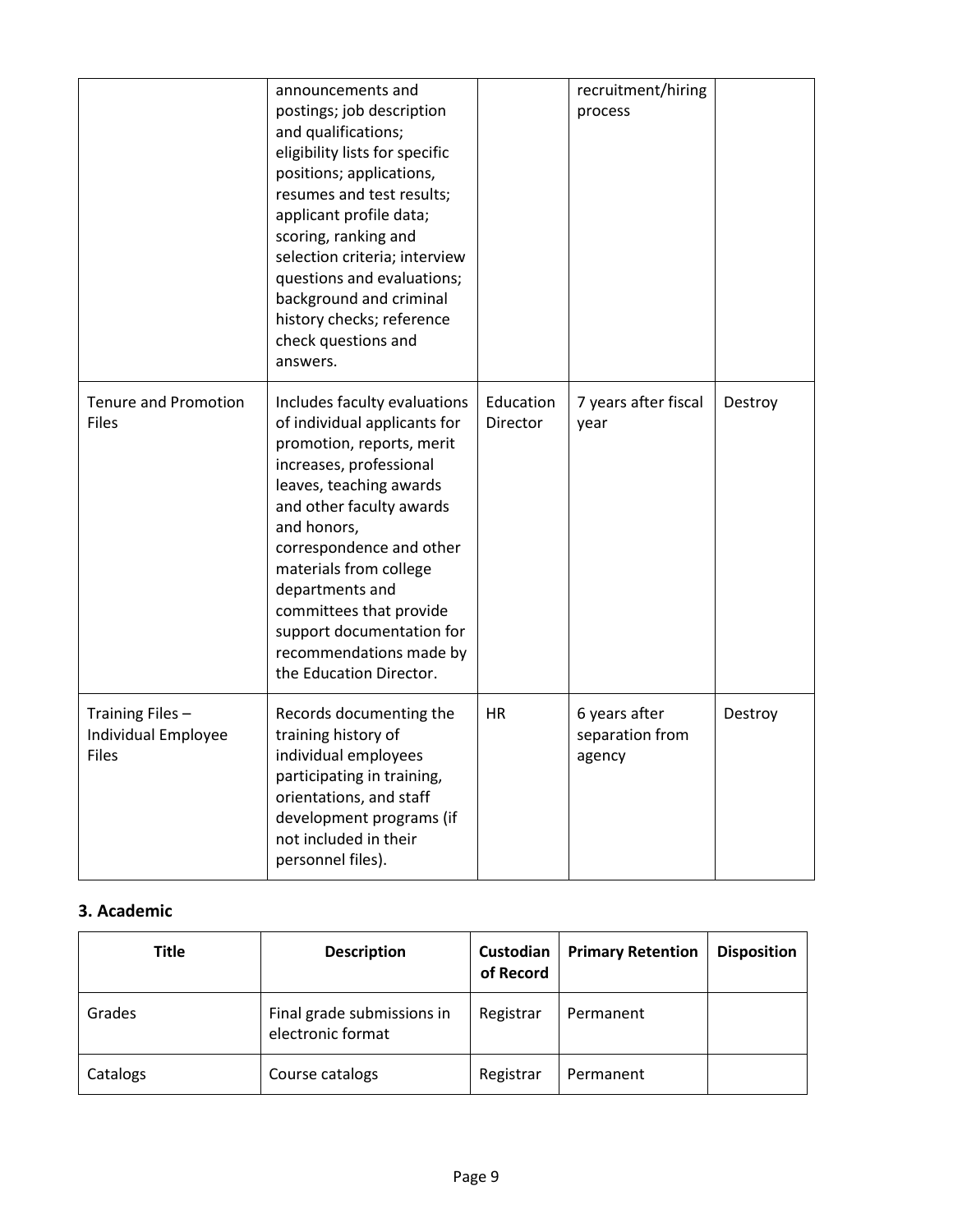| <b>Student Progress</b><br><b>Monitoring Files</b> | Files tracking students'<br>progress through program.<br>May include plans of study,<br>copies of student<br>applications to<br>major/program, and<br>records of student<br>internships | Registrar             | 6 years after<br>student is no<br>longer in program                                                             | Destroy |
|----------------------------------------------------|-----------------------------------------------------------------------------------------------------------------------------------------------------------------------------------------|-----------------------|-----------------------------------------------------------------------------------------------------------------|---------|
| <b>Course Registration</b>                         | Registration in courses<br>including Adds, Drops and<br>Withdrawals                                                                                                                     | Registrar             | Permanent                                                                                                       |         |
| Academic Transcript                                | <b>Washington Technology</b><br>University academic<br>transcripts                                                                                                                      | Registrar             | Permanent                                                                                                       |         |
| Incomplete Grade<br><b>Contract Records</b>        | Contracts between<br>instructor and student<br>setting terms for course<br>completion and assignment<br>of incomplete grade. May<br>include related<br>correspondence                   | Registrar             | 6 years after<br>course completed<br>or grade lapses to<br>a "Z" (failure due<br>to discontinued<br>attendance) | Destroy |
| Independent<br>Study/Directed Study<br>Contracts   | Contracts between<br>instructor and student<br>setting terms for course<br>completion                                                                                                   | Registrar             | 6 years after<br>course completed<br>or grade lapses to<br>a "Z" (failure due<br>to discontinued<br>attendance) | Destroy |
| Academic Integrity<br>Violations                   | Academic integrity<br>violations upheld                                                                                                                                                 | Education<br>Director | Permanent                                                                                                       |         |

### **4. Admissions**

| <b>Title</b>                                                 | <b>Description</b>                                                                                                                                           | Custodian<br>of Record    | Primary<br>Retention              | <b>Disposition</b> |
|--------------------------------------------------------------|--------------------------------------------------------------------------------------------------------------------------------------------------------------|---------------------------|-----------------------------------|--------------------|
| Applications for<br>Admission to<br>University or<br>Program | Student applications for<br>admission to the university or<br>to a program or major. May<br>include test scores, essays,<br>application forms, or portfolios | Director of<br>Admissions | 6 years after term<br>applied for | Destroy            |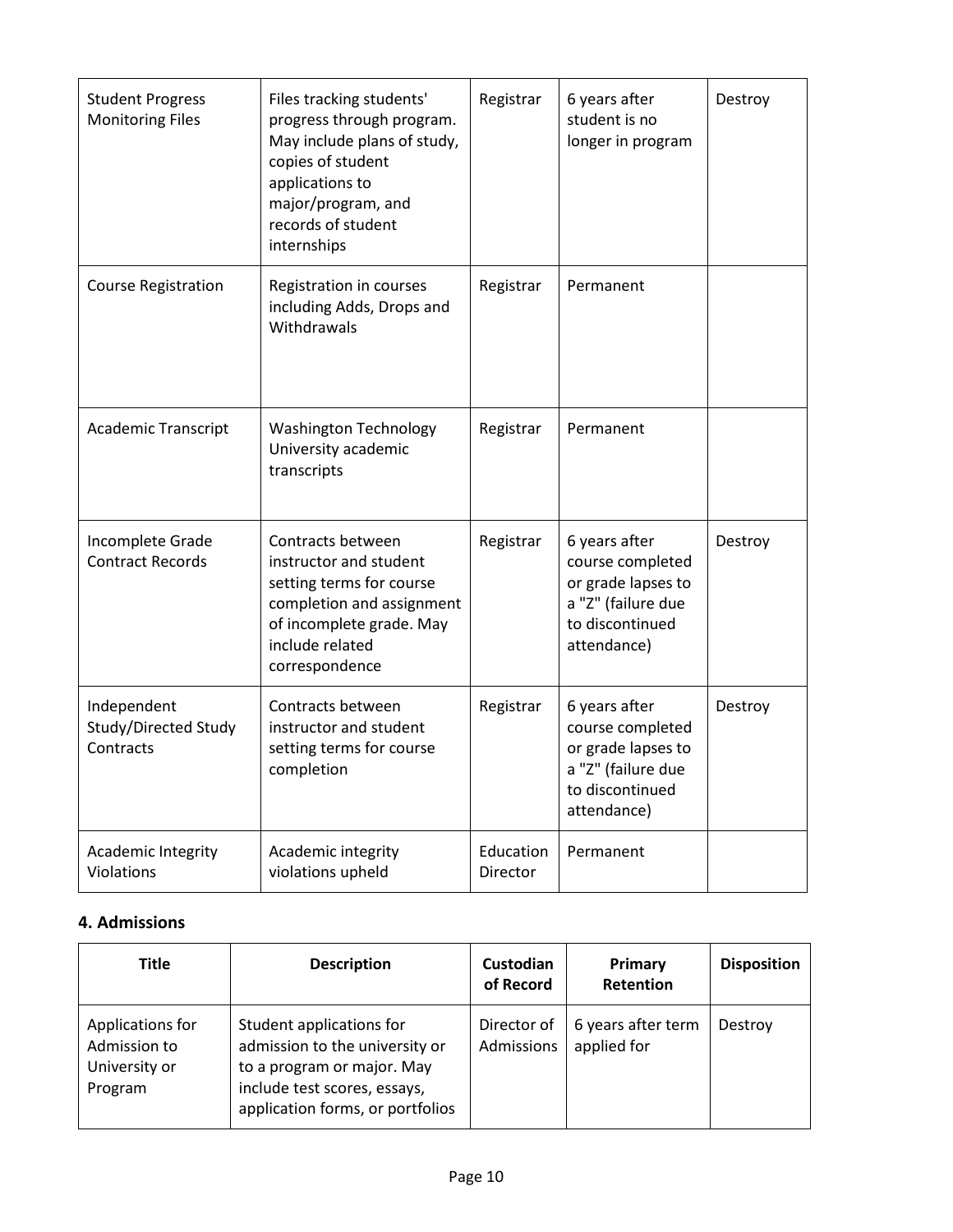| Admission<br>Application<br>Documents of<br><b>Enrolled Students</b> | Includes: High School Transcript<br>or Proof of Equivalent; College<br>Transcripts; Credit by Exams;<br><b>Entrance Examination</b><br>Reports/Test Scores; Military<br>Documents; TOEFL Scores; IB<br>Score Sheet; Veteran<br>Information; Credential<br>Evaluation; International Credit<br>Evaluation | Registrar | 5 years after<br>degree posting<br>date or last date<br>of attendance | Destroy |
|----------------------------------------------------------------------|----------------------------------------------------------------------------------------------------------------------------------------------------------------------------------------------------------------------------------------------------------------------------------------------------------|-----------|-----------------------------------------------------------------------|---------|
|----------------------------------------------------------------------|----------------------------------------------------------------------------------------------------------------------------------------------------------------------------------------------------------------------------------------------------------------------------------------------------------|-----------|-----------------------------------------------------------------------|---------|

# **5. Marketing**

| <b>Title</b>                                         | <b>Description</b>                                                                                                                                                                                                                                                                                                                                                                                                                                                                                                                                                                                       | <b>Custodian</b><br>of Record | <b>Primary Retention</b>                         | <b>Disposition</b>             |
|------------------------------------------------------|----------------------------------------------------------------------------------------------------------------------------------------------------------------------------------------------------------------------------------------------------------------------------------------------------------------------------------------------------------------------------------------------------------------------------------------------------------------------------------------------------------------------------------------------------------------------------------------------------------|-------------------------------|--------------------------------------------------|--------------------------------|
| Communications<br>and Media<br><b>Coverage Files</b> | Records documenting the<br>creation and distribution of<br>communications and publicity<br>materials through various<br>media. Includes articles, news<br>clippings, news/press releases,<br>audiovisual materials,<br>photographs, and related<br>publicity materials referencing<br>the college, department, or<br>program.                                                                                                                                                                                                                                                                            | Marketing<br>Manager          | 2 years after end<br>of calendar year            | <b>Transfer to</b><br>Archives |
| Marketing and<br>Promotional<br>Records              | Records relating to the<br>planning and/or execution of<br>advertising and promotional<br>activities. May include:<br>marketing plans/strategies;<br>records relating to the<br>development of advertising<br>campaigns and materials (such<br>as original artwork, designs,<br>storyboards, etc.); samples of<br>advertising materials<br>(regardless of format); records<br>relating to the evaluation of<br>campaigns and strategies;<br>records relating to the design<br>and selection of unit branding<br>(such as logos, mottos, slogans,<br>etc.); related correspondence<br>and communications. | Marketing<br>Manager          | Retain until<br>administrative<br>purpose served | Transfer to<br>Archives        |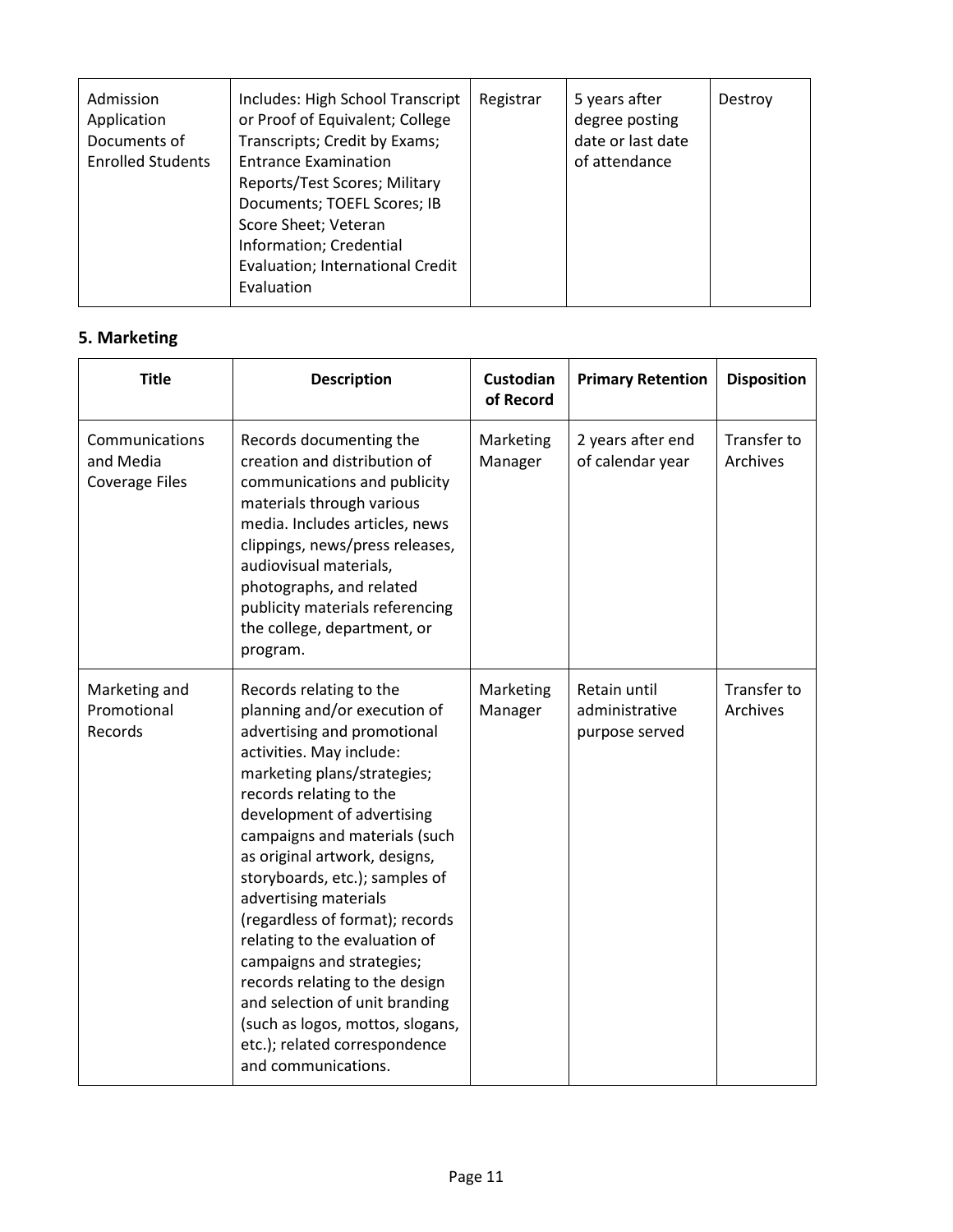#### **6. Curriculum**

| <b>Title</b>                                                       | <b>Description</b>                                                                                                                                                                                                                                                                                                                                                                                                                                                                             | Custodian<br>of Record | Primary<br><b>Retention</b>                                | <b>Disposition</b>      |
|--------------------------------------------------------------------|------------------------------------------------------------------------------------------------------------------------------------------------------------------------------------------------------------------------------------------------------------------------------------------------------------------------------------------------------------------------------------------------------------------------------------------------------------------------------------------------|------------------------|------------------------------------------------------------|-------------------------|
| <b>Course Content</b><br>Records                                   | Records documenting the<br>content of courses (both<br>academic and non-academic)<br>offered by the university.                                                                                                                                                                                                                                                                                                                                                                                | Education<br>Director  | 2 years after<br>quarter in which<br>course takes<br>place | Transfer to<br>Archives |
| <b>Course Offering</b><br>and Schedule<br><b>Preparation Files</b> | Material used by departments<br>in preparation of catalog copy<br>and class schedules. Retention<br>for these records is minimal, as<br>the final product is the official<br>course schedule, the official<br>catalog entry, or the approved<br>budget allocation.                                                                                                                                                                                                                             | Registrar              | Until<br>administrative<br>need is met                     | Destroy                 |
| <b>Course Recordings</b>                                           | Recordings of courses made to<br>facilitate teaching and learning<br>remotely.                                                                                                                                                                                                                                                                                                                                                                                                                 | Education<br>Director  | 2 years after<br>quarter in which<br>course takes<br>place | Destroy                 |
| Course Syllabi                                                     | Syllabus for each departmental<br>course offered per quarter as<br>collected by the respective<br>department or academic<br>administrative unit.                                                                                                                                                                                                                                                                                                                                               | Education<br>Director  | 2 years after<br>quarter in which<br>course takes<br>place | Transfer to<br>Archives |
| Curriculum<br>Committee<br>Records                                 | Provides a record of the process<br>of curriculum development<br>and/or revision. Includes<br>records specifically relevant to<br>curriculum proposals or<br>revisions, and records<br>documenting the process of<br>review through department-<br>and college-level committees,<br>including approval or rejection.<br>The official record of curriculum<br>changes is what is implemented<br>in the catalog. The records of<br>curriculum committees have<br>shorter retention requirements. | Education<br>Director  | 3 years after<br>fiscal year                               | Destroy                 |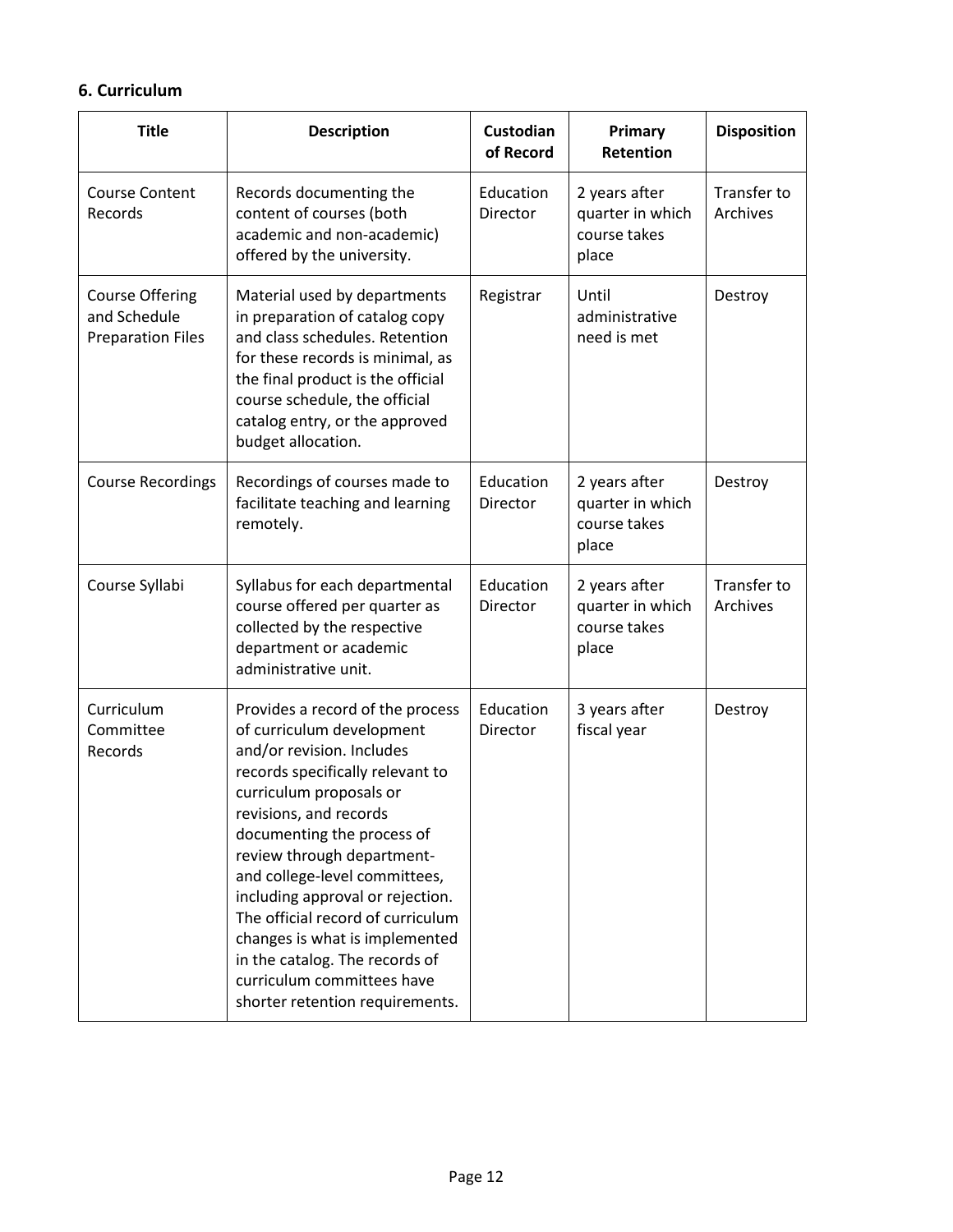# **7. Information Systems**

| <b>Title</b>                           | <b>Description</b>                                                                                                                                                                                                                                                                | <b>Custodian</b><br>of Record            | Primary<br><b>Retention</b>                                                       | <b>Disposition</b> |
|----------------------------------------|-----------------------------------------------------------------------------------------------------------------------------------------------------------------------------------------------------------------------------------------------------------------------------------|------------------------------------------|-----------------------------------------------------------------------------------|--------------------|
| <b>Systems Access</b><br>Authorization | Records documenting the<br>authorization of employees<br>(including contractors and<br>volunteers) to use unit<br>systems/applications and<br>telecommunication services.<br>May include user account<br>creation/change requests or<br>network access authorization<br>requests. | Director of<br>Information<br>Technology | 6 years after<br>fiscal year in<br>which user<br>account/access<br>was terminated | Destroy            |
| <b>Website Traffic</b><br>Data         | Statistics and data collected<br>regarding traffic on the<br>university's websites.                                                                                                                                                                                               | Director of<br>Information<br>Technology | Until<br>administrative<br>need is met                                            | Destroy            |

#### **8. Finance**

| <b>Title</b>                   | <b>Description</b>                                     | Custodian<br>of Record  | Primary<br>Retention                                                 | <b>Disposition</b>      |
|--------------------------------|--------------------------------------------------------|-------------------------|----------------------------------------------------------------------|-------------------------|
| Transactions                   | Accounting transactions                                | CFO/Chief<br>Accountant | Permanent                                                            | CFO/Chief<br>Accountant |
| Journal                        | Original journal or budget<br><b>Entries</b>           | CFO/Chief<br>Accountant | 7 years or until<br>audit is<br>complete,<br>whichever is<br>greater | CFO/Chief<br>Accountant |
| Transaction<br>Support         | Supporting documentation for<br>transactions           | CFO/Chief<br>Accountant | 7 years or until<br>audit is<br>complete,<br>whichever is<br>greater | CFO/Chief<br>Accountant |
| <b>Travel Expenses</b>         | Travel expense reports and<br>supporting documentation | CFO/Chief<br>Accountant | 7 years or until<br>audit is<br>complete,<br>whichever is<br>greater | CFO/Chief<br>Accountant |
| Audited<br>Statements          | Audited university financial<br>statements             | CFO/Chief<br>Accountant | Permanent                                                            | CFO/Chief<br>Accountant |
| Financial<br><b>Statements</b> | Internal annual university<br>financial statements     | CFO/Chief<br>Accountant | Permanent                                                            | CFO/Chief<br>Accountant |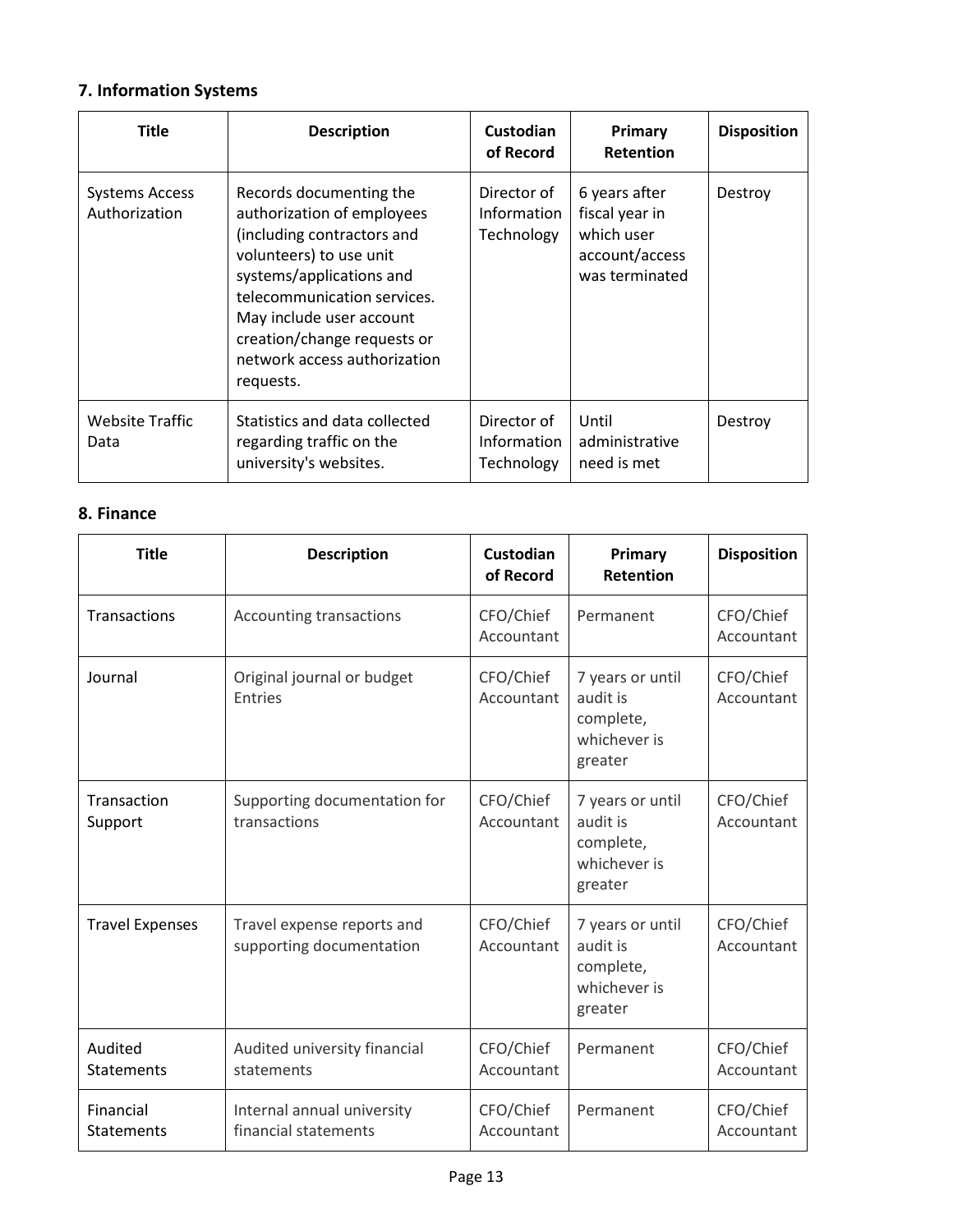| <b>Budgets</b>          | Annual approved university<br>budgets                                                                                                                          | CFO/Chief<br>Accountant | 7 years                                                              | CFO/Chief<br>Accountant |
|-------------------------|----------------------------------------------------------------------------------------------------------------------------------------------------------------|-------------------------|----------------------------------------------------------------------|-------------------------|
| Invoices                | Accounts receivable invoices,<br>trial balances and ledgers                                                                                                    | CFO/Chief<br>Accountant | 7 years or until<br>audit is<br>complete,<br>whichever is<br>greater | CFO/Chief<br>Accountant |
| <b>Purchase Orders</b>  | Purchase orders & supporting<br>information (specifications, bids,<br>quotes, contracts, etc.)                                                                 | CFO/Chief<br>Accountant | 7 years or until<br>audit is<br>complete,<br>whichever is<br>greater | CFO/Chief<br>Accountant |
| <b>Accounts Payable</b> | Accounts payable invoices,<br>credit card Statements,<br>vouchers & supporting<br>information (packing slips,<br>freight records, bills of lading,<br>$etc.$ ) | CFO/Chief<br>Accountant | 7 years or until<br>audit is<br>complete,<br>whichever is<br>greater | CFO/Chief<br>Accountant |
| <b>Check Registers</b>  | Check registers (Accounts<br>Payable, Payroll, other)                                                                                                          | CFO/Chief<br>Accountant | Permanent                                                            | CFO/Chief<br>Accountant |
| <b>Capital Assets</b>   | Capital asset records (including<br>Depreciation)                                                                                                              | CFO/Chief<br>Accountant | Life of the asset<br>plus one fiscal<br>year                         | CFO/Chief<br>Accountant |
| Donations               | Pledges, gifts, planned giving<br>and other donor-related<br>documentation                                                                                     | CFO/Chief<br>Accountant | Permanent                                                            | CFO/Chief<br>Accountant |
| Timecards               | Time and attendance records<br>(timecards, rosters, attendance<br>cards, efforts)                                                                              | CFO/Chief<br>Accountant | 7 years or until<br>audit is<br>complete,<br>whichever is<br>greater | CFO/Chief<br>Accountant |
| Payroll                 | Payroll distribution reports and<br>supporting information<br>(including reallocation forms)                                                                   | CFO/Chief<br>Accountant | 7 years or until<br>audit is<br>complete,<br>whichever is<br>greater | CFO/Chief<br>Accountant |
| Employee<br>Deductions  | Records of employee<br>deductions, contributions, and<br>related information                                                                                   | CFO/Chief<br>Accountant | 7 years or until<br>audit is<br>complete,<br>whichever is<br>greater | CFO/Chief<br>Accountant |